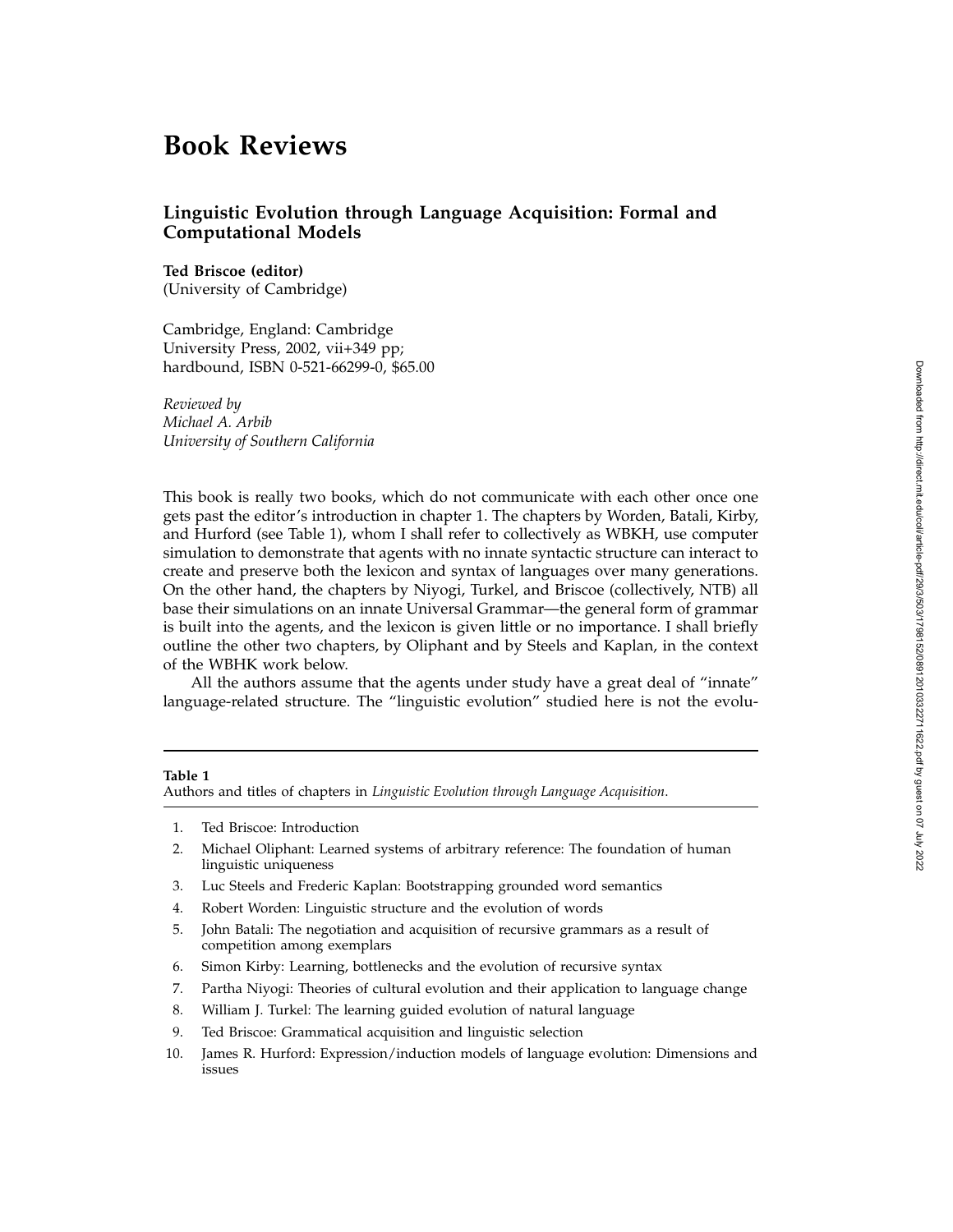tion of the *capacity* for language, but rather the ability of a community to build on innate mechanisms to seek coherence in the encoding of meanings by strings of symbols (WBHK) or the parameter settings in their grammars (NTB). The phrase *through language acquisition* in the title means that as each agent is added to a population, it seeks to model its sample of the utterances of the existing population, and in so doing changes the population profile. The language defined by the statistics of the population's output "evolves" accordingly.

For NTB, all study starts with an innate Universal Grammar characterized by a set of principles and parameters. The job of the language learner is to infer the parameter settings of the strings that it encounters, or to reach consensus within a population of agents as to which parameter settings to converge upon in resolving initially disparate data—data that take the form of strings of syntactic categories rather than words whose meaning or categorization is to be assigned or discovered.

For WBKH, each agent has a set *M* of structured meanings (e.g., semantic trees or logical expressions over some small set of symbols) and a set *S* of strings of symbols. (Oliphant addresses the trivial case of agents with a fixed, finite set of unstructured meanings, each of which is to be paired with a single symbol from another finite set.) Moreover, WBHK assume that the agents in successive generations have innate capacities that transcend the abilities of nonhuman creatures: In addition to the set *S* of strings and structured representations for the set *M* of shared meanings, they are also equipped with learning algorithms whose sole purpose is to infer rules that can generate meaning-to-string encodings that increasingly match the encodings used by other individuals. Further, WBKH assume that the learner has direct access to the meaning of each string; that is, its training data are pairs of the form *meaning, string* - . (Steels and Kaplan address the problem that in general the meaning of a string is not explicit, and so the hearer may mistakenly pair the currently heard string with the wrong meaning. Does a phrase uttered when looking at a red triangle refer to its size, shape, color, or location, or to some combination of these properties? Steels and Kaplan show how patterns of shared attention across many items may eventually resolve such ambiguities.) A population creates and learns meaning-string pairs. At first, the assignment of string to meaning is essentially random and varies from individual to individual, but as each new member is added to a population, it will seek to learn pairings that are already in use.

WBHK show that as "old" agents leave the population and "new" agents join it, something like a coherent language emerges across the course of generations. The resulting consensus assignment gains its power by reflecting semantic structure in the structure of the corresponding string. The key point is emergence of a pattern of coherence that has never existed before in the history of the "species." Compositionality and recursion in the mapping emerge across generations as a result of general conditions of learnability and coherence, rather than being built in as innate principles. The accounts given by Worden, Batali, and Kirby of the emergence of language structure are similar in their general spirit, but each contains different, and rather strong, assumptions about the structure that the agents are provided. Hurford provides a useful synthesis by contrasting the assumptions made by Batali and Kirby in this volume and those made in earlier papers by Batali, Kirby, and Hurford himself. I found the various WBHK mechanisms interesting—though I see much further work required to explain the biological evolution whereby hominids came to have mechanisms for mapping open sets of meanings to symbol strings, and I would like to see models exploring how language might guide the discovery of concepts, rather than expressing concepts that are already built in, let alone formalized.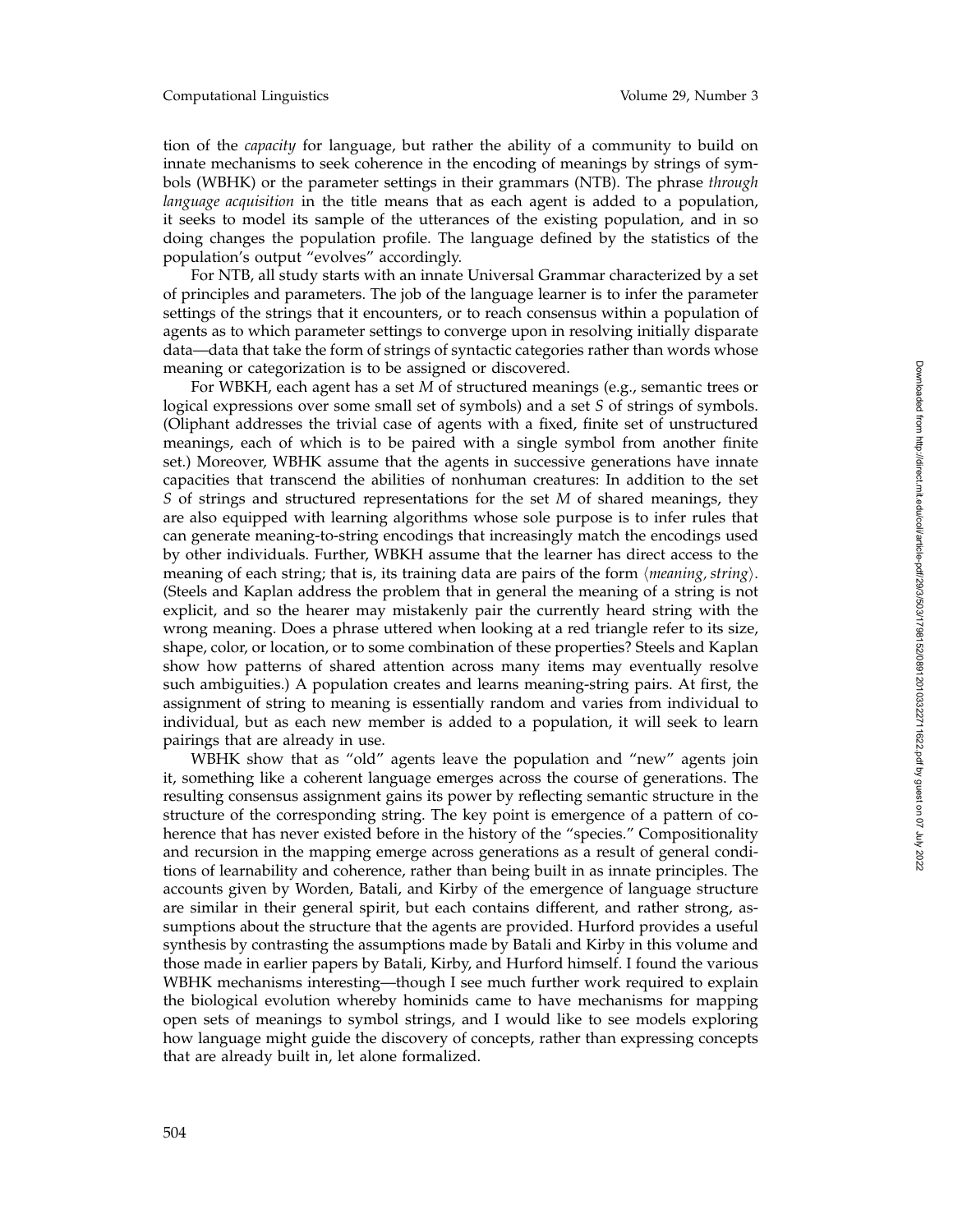The NTB approach is essentially a generalization of the following idea (which I think is not an unfair caricature of the theory offered by Niyogi): "Suppose a child has in its head a grammar for both English and German. Here is an algorithm whereby the child can decide whether a set of strings of non-terminals is better interpreted as having an English or German setting of parameters in a Universal Grammar." I confess that I cannot get excited about such a (to me) implausible view of language acquisition. Turkel offers an interesting analysis of the merits of evolving agents that have fixed certain parameters (principles) while leaving other parameters open to learning. Briscoe (in the least readable chapter of the book—the editor needed a good editor) offers a general Bayesian algorithm for inferring the most likely setting of *n* parameters in a Universal Grammar that is based on categorial grammar.

A strange feature of the book is that it is essentially data free. The WBKH methodology is this: "Here is a set of interacting agents. Here are some measures of how the 'languages' of the agents in a population do or do not cohere with one another. Here are simulation results showing interesting patterns of increasing coherence across the generations." The patterns are indeed interesting but there are no studies of this form: "Here is a model of language acquisition. Here are real data on language acquisition in human children. Look how well the model explains key aspects of the data. It is plausible that these mechanisms have long been present in hominids and so could account for historical patterns of the emergence of language as well as its ontogeny in the individual child." More encouragingly, NTB do offer hints of how one might use historical data on languages with studies of this form: "Here is a model of language acquisition. Here are real data on language change in an attested population across the generations. Look how well the model explains key aspects of these patterns of change." Briscoe uses his model of parameter setting to provide a computational framework for Bickerton's bioprogram hypothesis on the rapid emergence of Hawaiian creole. Since Bickerton's hypothesis is controversial, I look forward to further research by Briscoe that looks at data on a wide range of creoles and assesses the extent to which his modeling might tip the balance between the universalist and substratum hypotheses (Muysken and Smith 1986). Niyogi promises to consider the evolution of English from the 9th to 14th centuries A.D., but in the end gives a model of how to flip a couple of parameters rather than giving a generation-by-generation account of the cumulative changes whereby a new language emerged. This only strengthens my suspicion that characterizing a language by innate parameters is too coarse an instrument to describe historical change, and that the WBHK type of microanalysis, whereby small details can come and go, is far more promising for the study of linguistic evolution through language acquisition.

#### **Reference**

Muysken, Pieter C. and N. Norval Smith, editors. 1986. *Substrata versus Universals in Creole Genesis*. John Benjamins, Amsterdam.

*Michael A. Arbib* is the Fletcher Jones Professor of Computer Science, as well as a Professor of Biological Sciences, Biomedical Engineering, Electrical Engineering, Neuroscience and Psychology, at the University of Southern California. His books related to language include *Neural Models of Language Processes* (edited with D. Caplan and J. C. Marshall, 1982), *From Schema Theory to Language* (with E. J. Conklin and J. C. Hill, 1987), *An Introduction to Formal Language Theory* (with A. J. Kfouri, R. N. Moll, and J. Pustejovsky, 1988), and *Beyond the Mirror: Biology and Culture*